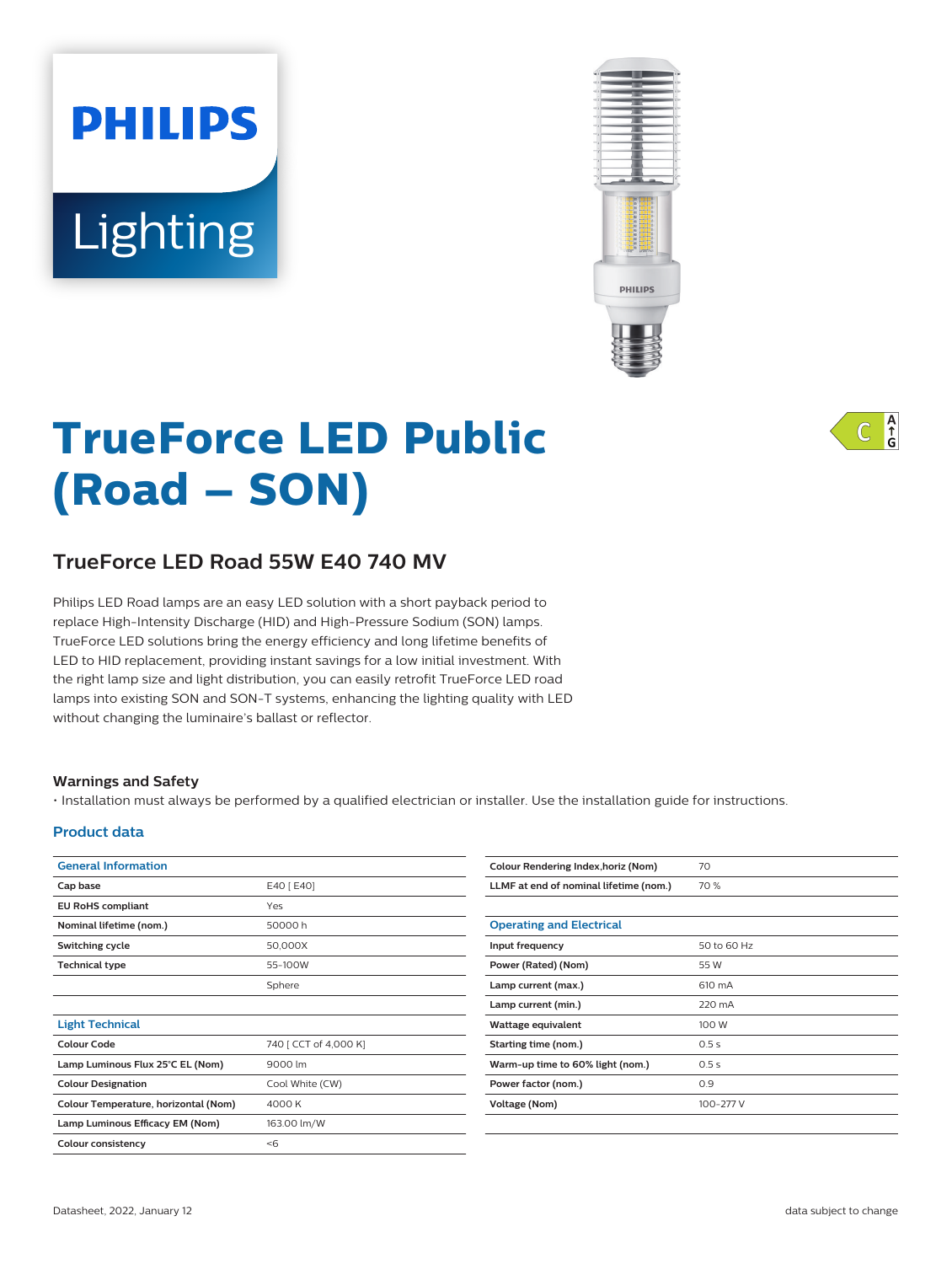# **TrueForce LED Public (Road – SON)**

| <b>Temperature</b>                 |           |
|------------------------------------|-----------|
| T-Case maximum (nom.)              | 97 $°C$   |
|                                    |           |
| <b>Controls and Dimming</b>        |           |
| Dimmable                           | <b>No</b> |
|                                    |           |
| <b>Mechanical and Housing</b>      |           |
| <b>Lamp Finish</b>                 | Clear     |
| <b>Bulb shape</b>                  | Others    |
|                                    |           |
| <b>Approval and Application</b>    |           |
| <b>Energy Efficiency Class</b>     | C         |
| Energy consumption kWh/1,000 hours | 55 kWh    |

|                                   | 406198                            |  |
|-----------------------------------|-----------------------------------|--|
|                                   |                                   |  |
| <b>Product Data</b>               |                                   |  |
| Full product code                 | 871869967479300                   |  |
| Order product name                | TrueForce LED Road 55W E40 740 MV |  |
| EAN/UPC - product                 | 8718699674793                     |  |
| Order code                        | 929002068708                      |  |
| SAP numerator - quantity per pack |                                   |  |
| Numerator - packs per outer box   | 6                                 |  |
| <b>SAP</b> material               | 929002068708                      |  |
| SAP net weight (piece)            | 0.430 kg                          |  |

#### **Dimensional drawing**



| Product                           |              |
|-----------------------------------|--------------|
| TrueForce LED Road 55W E40 740 MV | 71 mm 262 mm |
|                                   |              |

**TrueForce LED Road 55W E40 740 MV**

## **Photometric data**



**LEDTForce Road 55W Others E40 740-POC LEDTForce Road 55W Others E40-LDD.eps**